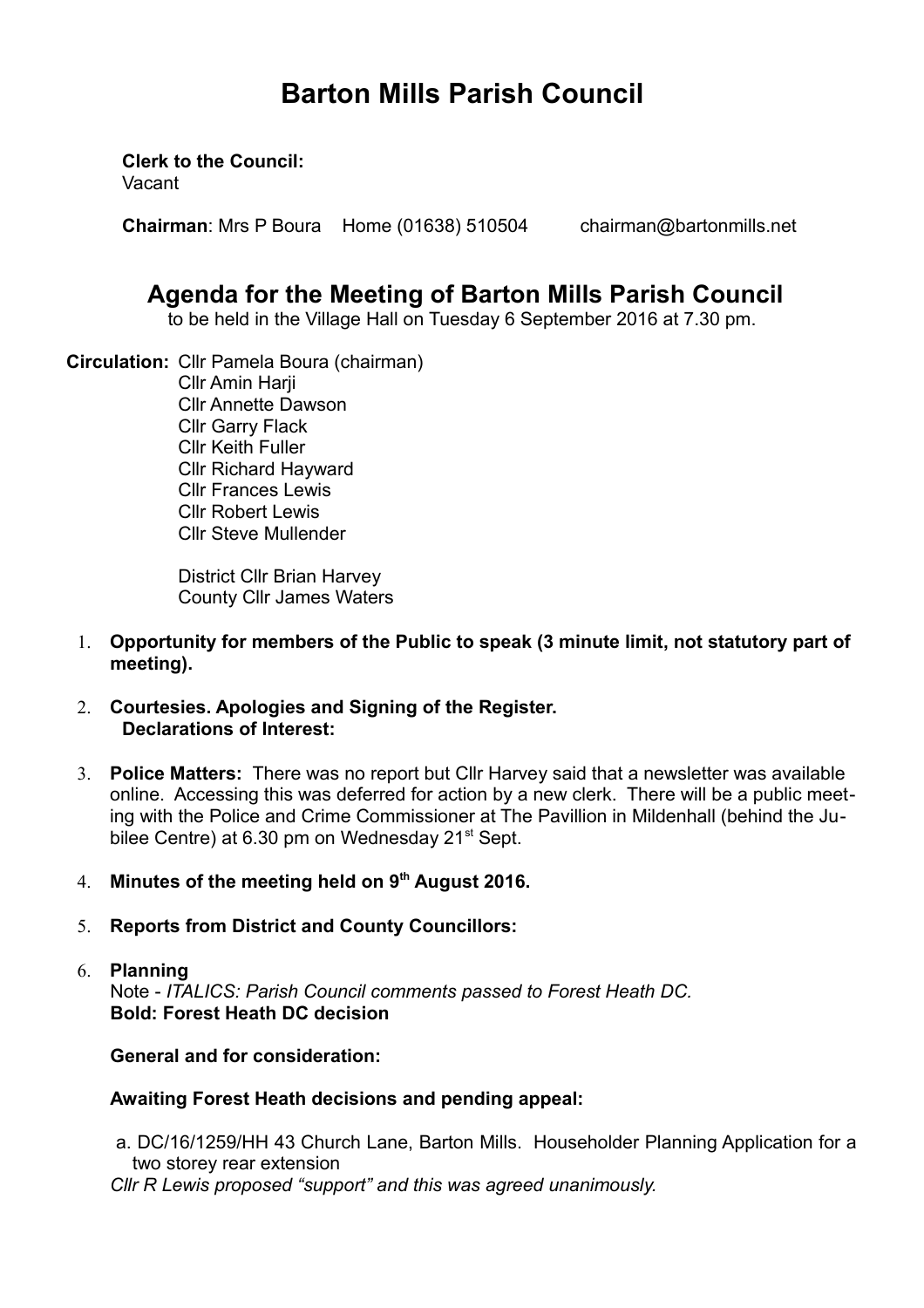b. DC/16/0683/FUL PROPOSAL Planning Application - Retention of hand car wash operation LOCATION Car Wash Fiveways Services Fiveways Barton Mills *"Support" proposed by Cllr Harji; agreed unanimously.*

c. SCC/01401/16 PROPOSAL To extract chalk to widen an internal track for onsite access.

*"Support" proposed by Cllr R Lewis; agreed unanimously.*

d. DC/13/0927/OUT Reserved Matters Application - Submission of details under outline planning permission - the means of access, appearance, landscaping, layout and scale for a residential development of 78 dwellings with associated garages, landscaping and ancillary works. Land South of Worlington Road Mildenhall Suffolk

Parish Council noted Condition 25 – on the outline planning permission already granted.

Cllr Dawson stated the development had had only one objection in total. Overall it is agreed the proposed development is quite spacious.

*Cllr Boura proposed "no objection" and this was agreed with 5 in favour and 2 abstentions.*

*The Parish Council to ask for consultation regarding the proposed traffic calming, the design of the gate feature which should include a Barton Mills sign, and that the crossing should be a "Pelican" type crossing. The clerk to also enquire about the possibility of S106 funding for improvements to the footpath to Mildenhall.*

Cllr Hayward has requested consultation. District Cllr Harvey reported that the new crossing will be a zebra crossing and will be sited west of the Bridge Farm Close entrance, between there and the entrance to the new development

Cllr Boura reported that she now had the password for the planning portal and will liaise with Cllr Hayward about this.

#### 7. **Matters arising and pending**

- a. Affordable Housing: Cllr Boura previously contacted Isobel Wright from Hastoe. She said that she had held some constructive discussions with FHDC about evidence of need.
- b. Provision of a village notice board in the vicinity of Worlington Road: the board has been delivered. However, Peter Cumber will not be able to install it until the end of September.
- c. Footpath to Mildenhall: Footpaths officer Claire Dickson now has two quotes for completing the re-surfacing of the path with path hogging or alternatively a board walk. She is awaiting a third quote. The lowest price so far for the hogging is  $£4,510 + VAT$ and for the board walk is £14,220 + VAT. She is able to contribute half the cost of the hogging and as Cllr Waters has already put £2000 aside for this project and the balance can be funded by ourselves, funding is in place for this to proceed. Claire is still awaiting the result of an application for funding from the County Council "safe routes to school" budget and this or s106 funding from the Mildenhall Hub project are the only ways that she can see to raise sufficient funds for completing a board walk.

Cllr R Lewis proposed to suggest proceeding with the path hogging so that this work can be completed before the path gets muddy again this autumn. This was agreed unanimously and Cllr Boura has passed on our view to Claire.

The footpath from Station Rd to Worlington Rd has been cleared.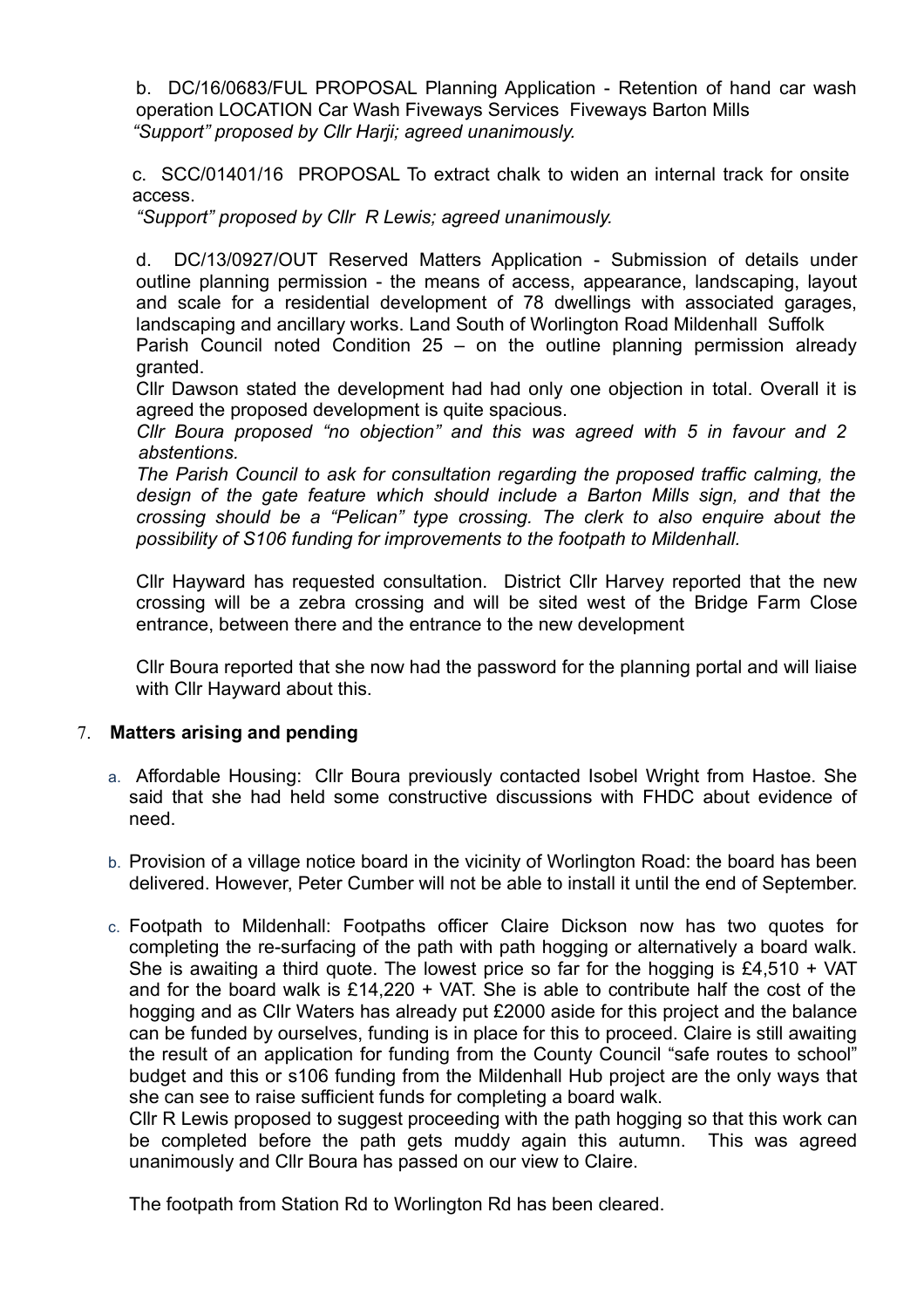- d. VAS (30mph flashing sign) Update: Possibility of a shared sign between Barton Mills and Worlington. SID – costs 2.5 to 3 K plus £150 per pole x 3. The parish needs to ensure the locations meet the criteria and Cllr R Lewis has assisted Cllr Hayward with a survey. Suitable sites have been identified on Church Lane and Worlington Road. However, no site adjacent to the playing field on Mildenhall Road can meet the 100m sight line criteria and it will be necessary to check if this site can go forward. Cllr Lewis is sorting out a better map of the locations and Cllr Hayward will complete the application forms.
- e. Good Neighbour Scheme: A "Good Neighbour Scheme" co-ordinates a list of volunteers who are willing to help out with jobs such as shopping or changing light bulbs. A support network for this is run by Community Action Suffolk and Cllr Boura previously met with their West Suffolk field officer, Jon Eaton. It was agreed to publicise this possible scheme in the next two Barton Millers and to hold a public meeting on 5 October. Cllr Boura has confirmed the booking of the Village Hall and the parish council confirmed that they would meet the preliminary costs. If two or three people can be identified to take this forward before October, then Jon Eaton will arrange a meeting with the organisers of the Lakenheath Scheme, in September, to discuss practicalities. Cllr F Lewis agreed to publicise Good Neighbour Schemes within the church.

Glynn East has volunteered to help with co-ordinating this scheme.

- f. Football coaching: Cllr Fuller has confirmed the coaches for  $25<sup>th</sup>$  and  $27<sup>th</sup>$  October at 1.30 pm. Publicity will be arranged in September. Arranging the transfer of funds from the BM football club (£405.00 grant from FHDC) is being pursued by Cllr R Lewis. It was not known if this money has been credited to our account.
- g. Missing Deeds to Playing Field: Deferred until a new clerk can be asked to follow this up with Solictors Bendalls and Grosse & Co.
- h. Play Equipment: The gyrospire has been repaired and the net clips have been replenished. It was noted that the football nets would need replacing soon.
- i. Street lighting: Cllr Boura has not yet received the quote. The accident damaged light in Worlington Road is scheduled to be replaced in the week commencing 26<sup>th</sup> September.

j. Improvements to the corner of the playing field where cars turn in Grange Lane: Cllr Boura discussed this with potential contractors who thought that grass wouldn't grow properly under the trees and that alternative surfaces would be more suitable for the location. Cllr R Lewis proposed to re-surface a 4m x 6m area in hardcore and stone and this was agreed with one abstention.

When Cllr Boura checked the specifications there were some differences. The INL Landscapes quote included concrete edging and the quote from Hayward Building was for wooden edging but included 200mm of hardcore. It was agreed by Cllr Boura, Cllr Harji and Cllr R Lewis to request a revised quotation from INL Landscapes to also include a 200m depth of hardcore and this quote for £1351.50 has been accepted..

County Cllr Waters is not able to help with the cost due to his limited budget.